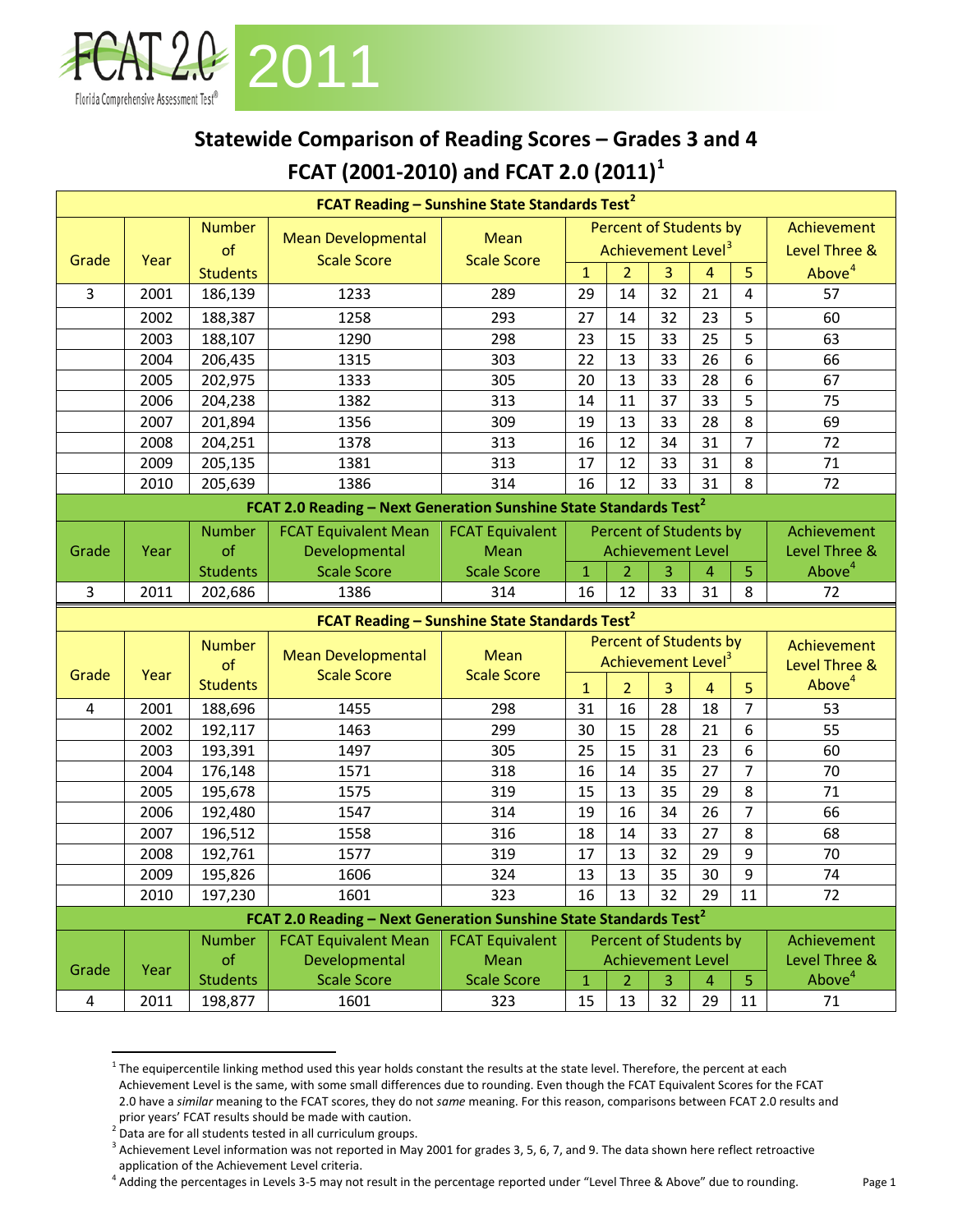

## **Statewide Comparisons Reading Scores – Grades 5 and 6 FCAT Reading (2001-2010) and FCAT 2.0 Reading (2011)[5](#page-1-0)**

| <b>FCAT Reading - Sunshine State Standards Test<sup>6</sup></b><br>Percent of Students by |      |                 |                                                                                                              |                        |                |                 |                                |                 |                |                    |
|-------------------------------------------------------------------------------------------|------|-----------------|--------------------------------------------------------------------------------------------------------------|------------------------|----------------|-----------------|--------------------------------|-----------------|----------------|--------------------|
|                                                                                           |      | <b>Number</b>   | <b>Mean Developmental</b>                                                                                    | Mean                   |                |                 |                                |                 |                | Achievement        |
| Grade                                                                                     | Year | of              | <b>Scale Score</b>                                                                                           | <b>Scale Score</b>     |                |                 | Achievement Level              |                 |                | Level Three &      |
|                                                                                           |      | <b>Students</b> |                                                                                                              |                        | $\overline{1}$ | $\overline{2}$  | $\overline{3}$                 | $\overline{4}$  | 5              | Above <sup>8</sup> |
| 5                                                                                         | 2001 | 187,570         | 1493                                                                                                         | 282                    | 31             | 17              | 29                             | 18              | 5              | 52                 |
|                                                                                           | 2002 | 192,662         | 1507                                                                                                         | 285                    | 28             | 18              | 30                             | 19              | 4              | 53                 |
|                                                                                           | 2003 | 192,881         | 1540                                                                                                         | 290                    | 25             | 18              | 33                             | 21              | 4              | 58                 |
|                                                                                           | 2004 | 196,343         | 1562                                                                                                         | 294                    | 24             | 17              | 31                             | 22              | 6              | 59                 |
|                                                                                           | 2005 | 181,651         | 1611                                                                                                         | 303                    | 18             | 16              | 34                             | 25              | $\overline{7}$ | 66                 |
|                                                                                           | 2006 | 197,054         | 1619                                                                                                         | 304                    | 17             | 16              | 35                             | 26              | $\overline{7}$ | 67                 |
|                                                                                           | 2007 | 192,289         | 1647                                                                                                         | 310                    | 14             | 15              | 36                             | 29              | 6              | 72                 |
|                                                                                           | 2008 | 195,400         | 1624                                                                                                         | 305                    | 17             | 16              | 34                             | 26              | $\overline{7}$ | 67                 |
|                                                                                           | 2009 | 192,410         | 1657                                                                                                         | 311                    | 14             | 14              | 34                             | 29              | 8              | 71                 |
|                                                                                           | 2010 | 196,559         | 1649                                                                                                         | 310                    | 15             | 15              | 33                             | 28              | 9              | 69                 |
|                                                                                           |      |                 | FCAT 2.0 Reading - Next Generation Sunshine State Standards Test <sup>6</sup>                                |                        |                |                 |                                |                 |                |                    |
|                                                                                           |      | <b>Number</b>   | <b>FCAT Equivalent Mean</b>                                                                                  | <b>FCAT Equivalent</b> |                |                 | <b>Percent of Students by</b>  |                 |                | Achievement        |
| Grade                                                                                     | Year | of              | Developmental                                                                                                | Mean                   |                |                 | <b>Achievement Level</b>       |                 |                | Level Three &      |
|                                                                                           |      | <b>Students</b> | <b>Scale Score</b>                                                                                           | <b>Scale Score</b>     | $\mathbf 1$    | $\overline{2}$  | 3                              | 4               | 5              | Above <sup>8</sup> |
| 5                                                                                         | 2011 | 198,401         | 1649                                                                                                         | 310                    | 16             | 15              | 33                             | 28              | 9              | 69                 |
| FCAT Reading - Sunshine State Standards Test <sup>6</sup>                                 |      |                 |                                                                                                              |                        |                |                 |                                |                 |                |                    |
|                                                                                           |      |                 |                                                                                                              |                        |                |                 |                                |                 |                |                    |
|                                                                                           |      | <b>Number</b>   |                                                                                                              |                        |                |                 | <b>Percent of Students by</b>  |                 |                | Achievement        |
|                                                                                           |      | of              | <b>Mean Developmental</b>                                                                                    | Mean                   |                |                 | Achievement Level <sup>7</sup> |                 |                | Level Three &      |
| Grade                                                                                     | Year | <b>Students</b> | <b>Scale Score</b>                                                                                           | <b>Scale Score</b>     | $\mathbf{1}$   | $\overline{2}$  | $\overline{3}$                 | $\overline{4}$  | 5              | Above <sup>8</sup> |
| 6                                                                                         | 2001 | 187,234         | 1604                                                                                                         | 292                    | 30             | 18              | 29                             | 18              | 5              | 52                 |
|                                                                                           | 2002 | 194,140         | 1601                                                                                                         | 291                    | 30             | 18              | 28                             | 18              | 5              | 51                 |
|                                                                                           | 2003 | 196,333         | 1619                                                                                                         | 295                    | 28             | 18              | 30                             | 18              | 5              | 53                 |
|                                                                                           | 2004 | 199,083         | 1634                                                                                                         | 297                    | 26             | 20              | 31                             | 18              | 6              | 54                 |
|                                                                                           | 2005 | 201,609         | 1644                                                                                                         | 299                    | 25             | 20              | 31                             | 19              | 5              | 56                 |
|                                                                                           | 2006 | 186,948         | 1709                                                                                                         | 311                    | 18             | 17              | 33                             | 25              | $\overline{6}$ | 64                 |
|                                                                                           | 2007 | 198,295         | 1683                                                                                                         | 306                    | 19             | 19              | 35                             | 21              | 6              | 62                 |
|                                                                                           | 2008 | 193,844         | 1705                                                                                                         | 310                    | 18             | 18              | 33                             | 23              | 8              | 63                 |
|                                                                                           | 2009 | 196,587         | 1720                                                                                                         | 313                    | 16             | $\overline{17}$ | $\overline{34}$                | $\overline{25}$ | $\overline{7}$ | 66                 |
|                                                                                           | 2010 | 194,407         | 1731                                                                                                         | 315                    | 17             | 16              | 32                             | 26              | 9              | 67                 |
|                                                                                           |      |                 |                                                                                                              |                        |                |                 |                                |                 |                |                    |
|                                                                                           |      | <b>Number</b>   | FCAT 2.0 Reading - Next Generation Sunshine State Standards Test <sup>6</sup><br><b>FCAT Equivalent Mean</b> | <b>FCAT Equivalent</b> |                |                 | Percent of Students by         |                 |                | Achievement        |
|                                                                                           |      | of              | Developmental                                                                                                | Mean                   |                |                 | <b>Achievement Level</b>       |                 |                | Level Three &      |
| Grade                                                                                     | Year | <b>Students</b> | <b>Scale Score</b>                                                                                           | <b>Scale Score</b>     | $\mathbf 1$    | $\overline{2}$  | 3                              | 4               | 5              | Above <sup>8</sup> |

<span id="page-1-0"></span><sup>&</sup>lt;sup>5</sup> The equipercentile linking method used this year holds constant the results at the state level. Therefore, the percent at each Achievement Level is the same, with some small differences due to rounding. Even though the FCAT Equivalent Scores for the FCAT 2.0 have a similar meaning to the FCAT scores, they do not *same* meaning. For this reason, comparisons between FCAT 2.0 results and prior years' FCAT results should be made with caution.

<span id="page-1-1"></span><sup>6</sup> Data are for all students tested in all curriculum groups.

<span id="page-1-2"></span> $^7$  Achievement Level information was not reported in May 2001 for grades 3, 5, 6, 7, and 9. The data shown here reflect retroactive application of the Achievement Level criteria.

<span id="page-1-3"></span><sup>&</sup>lt;sup>8</sup> Adding the percentages in Levels 3-5 may not result in the percentage reported under "Level Three & Above" due to rounding.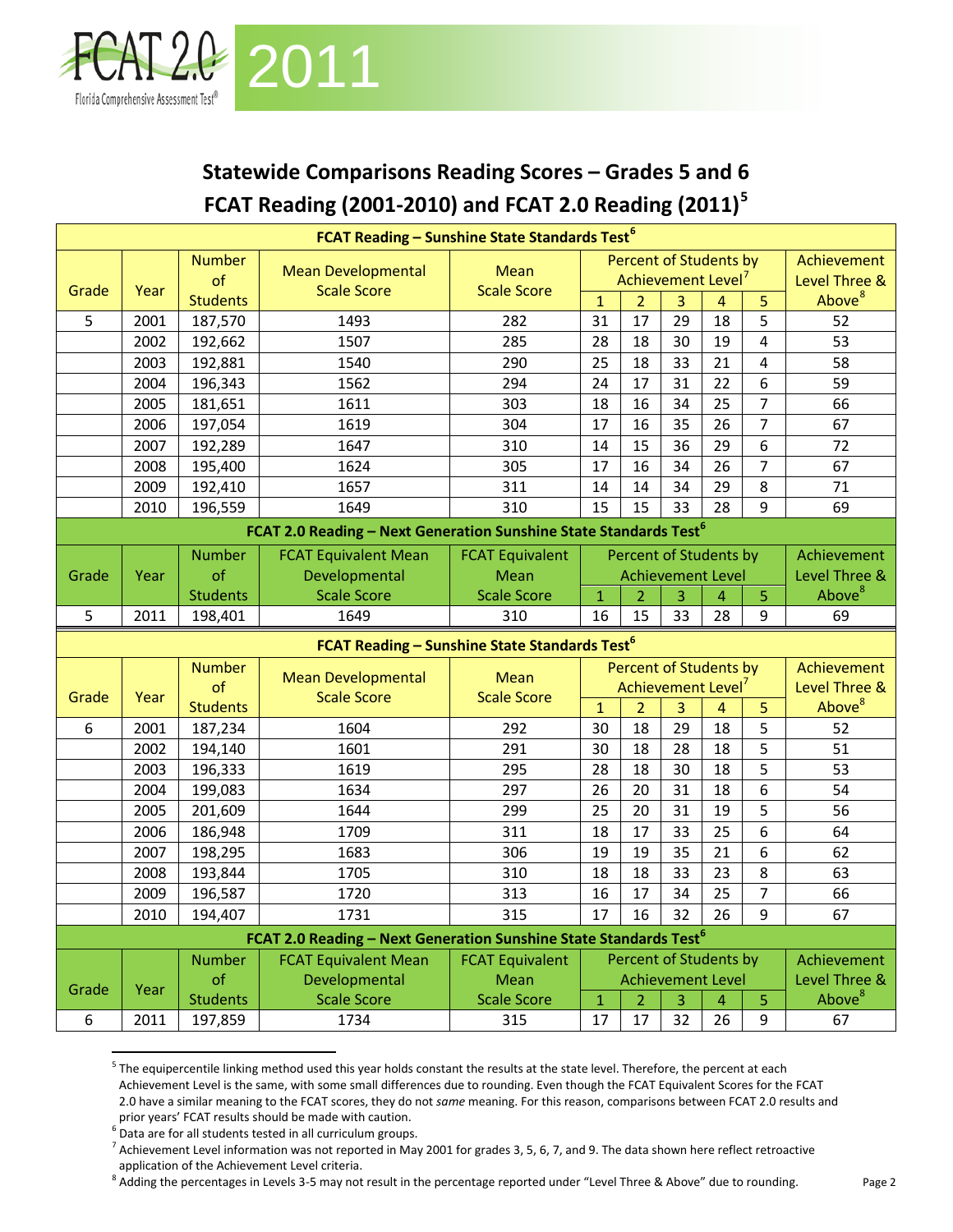

## **Statewide Comparisons Reading Scores – Grades 7 and 8 FCAT Reading (2001-2010) and FCAT 2.0 Reading (2011)[9](#page-2-0)**

|                                                            |      |                 | FCAT Reading - Sunshine State Standards Test <sup>10</sup>                                                    |                        |                |                |                 |                                 |                |                     |
|------------------------------------------------------------|------|-----------------|---------------------------------------------------------------------------------------------------------------|------------------------|----------------|----------------|-----------------|---------------------------------|----------------|---------------------|
|                                                            |      | <b>Number</b>   | <b>Mean Developmental</b>                                                                                     | <b>Mean</b>            |                |                |                 | Percent of Students by          |                | Achievement         |
| Grade                                                      | Year | of              | <b>Scale Score</b>                                                                                            | <b>Scale Score</b>     |                |                |                 | Achievement Level <sup>11</sup> |                | Level Three &       |
|                                                            |      | <b>Students</b> |                                                                                                               |                        | $\mathbf{1}$   | $\overline{2}$ | 3               | $\overline{4}$                  | 5              | Above <sup>12</sup> |
| $\overline{7}$                                             | 2001 | 183,272         | 1677                                                                                                          | 292                    | 32             | 21             | $\overline{28}$ | 14                              | 5              | 47                  |
|                                                            | 2002 | 191,933         | 1690                                                                                                          | 294                    | 29             | 21             | 29              | 16                              | 5              | 50                  |
|                                                            | 2003 | 197,417         | 1704                                                                                                          | 297                    | 28             | 21             | 29              | 17                              | 6              | 52                  |
|                                                            | 2004 | 201,346         | 1710                                                                                                          | 298                    | 27             | 20             | 30              | 17                              | 6              | 53                  |
|                                                            | 2005 | 202,520         | 1712                                                                                                          | 299                    | 27             | 21             | 30              | 17                              | 5              | 53                  |
|                                                            | 2006 | 202,438         | 1773                                                                                                          | 310                    | 19             | 21             | 34              | 21                              | 6              | 61                  |
|                                                            | 2007 | 188,700         | 1786                                                                                                          | 313                    | 17             | 21             | 35              | 20                              | $\overline{7}$ | 63                  |
|                                                            | 2008 | 197,001         | 1798                                                                                                          | 315                    | 17             | 19             | 35              | 22                              | $\overline{7}$ | 65                  |
|                                                            | 2009 | 193,336         | 1813                                                                                                          | 318                    | 15             | 18             | 36              | 24                              | $\overline{7}$ | 67                  |
|                                                            | 2010 | 197,178         | 1834                                                                                                          | 322                    | 14             | 17             | 34              | 24                              | 10             | 68                  |
|                                                            |      |                 | FCAT 2.0 Reading - Next Generation Sunshine State Standards Test <sup>10</sup>                                |                        |                |                |                 |                                 |                |                     |
|                                                            |      | <b>Number</b>   | <b>FCAT Equivalent Mean</b>                                                                                   | <b>FCAT Equivalent</b> |                |                |                 | <b>Percent of Students by</b>   |                | Achievement         |
| Grade                                                      | Year | of              | Developmental                                                                                                 | Mean                   |                |                |                 | <b>Achievement Level</b>        |                | Level Three &       |
|                                                            |      | <b>Students</b> | <b>Scale Score</b>                                                                                            | <b>Scale Score</b>     | $\mathbf{1}$   | $\overline{2}$ | 3               | 4                               | $\overline{5}$ | Above <sup>12</sup> |
| 7                                                          | 2011 | 194,660         | 1835                                                                                                          | 322                    | 14             | 17             | 33              | 24                              | 11             | 68                  |
| FCAT Reading - Sunshine State Standards Test <sup>10</sup> |      |                 |                                                                                                               |                        |                |                |                 |                                 |                |                     |
|                                                            |      |                 |                                                                                                               |                        |                |                |                 |                                 |                |                     |
|                                                            |      | <b>Number</b>   |                                                                                                               |                        |                |                |                 | Percent of Students by          |                | Achievement         |
|                                                            |      | of              | <b>Mean Developmental</b>                                                                                     | <b>Mean</b>            |                |                |                 | Achievement Level <sup>11</sup> |                | Level Three &       |
| Grade                                                      | Year | <b>Students</b> | <b>Scale Score</b>                                                                                            | <b>Scale Score</b>     | $\overline{1}$ | $\overline{2}$ | 3               | $\overline{4}$                  | 5              | Above <sup>12</sup> |
| 8                                                          | 2001 | 174,016         | 1814                                                                                                          | 295                    | 30             | 27             | 26              | 13                              | $\overline{4}$ | 43                  |
|                                                            | 2002 | 184,483         | 1813                                                                                                          | 295                    | 29             | 26             | 28              | 14                              | $\overline{3}$ | 45                  |
|                                                            | 2003 | 192,116         | 1842                                                                                                          | 301                    | 26             | 26             | 30              | 16                              | $\overline{3}$ | 49                  |
|                                                            | 2004 | 197,778         | 1815                                                                                                          | 295                    | 30             | 26             | 26              | 14                              | $\overline{4}$ | 45                  |
|                                                            | 2005 | 201,758         | 1824                                                                                                          | 297                    | 27             | 30             | 30              | 12                              | $\overline{2}$ | 44                  |
|                                                            | 2006 | 200,421         | 1834                                                                                                          | 299                    | 24             | 30             | 32              | 13                              | $\overline{2}$ | 46                  |
|                                                            | 2007 | 199,456         | 1850                                                                                                          | 303                    | 22             | 29             | 33              | 14                              | $\overline{2}$ | 49                  |
|                                                            | 2008 | 186,421         | 1886                                                                                                          | 310                    | 18             | 29             | 34              | 16                              | 3              | 53                  |
|                                                            | 2009 | 194,554         | 1895                                                                                                          | 312                    | 18             | 28             | $\overline{33}$ | 17                              | $\overline{4}$ | 54                  |
|                                                            | 2010 | 193,010         | 1897                                                                                                          | 312                    | 17             | 27             | 34              | 17                              | $\overline{4}$ | 55                  |
|                                                            |      |                 |                                                                                                               |                        |                |                |                 |                                 |                |                     |
|                                                            |      | <b>Number</b>   | FCAT 2.0 Reading - Next Generation Sunshine State Standards Test <sup>10</sup><br><b>FCAT Equivalent Mean</b> | <b>FCAT Equivalent</b> |                |                |                 | Percent of Students by          |                | Achievement         |
|                                                            |      | of              | Developmental                                                                                                 | Mean                   |                |                |                 | <b>Achievement Level</b>        |                | Level Three &       |
| Grade                                                      | Year | <b>Students</b> | <b>Scale Score</b>                                                                                            | <b>Scale Score</b>     | $\mathbf 1$    | $\overline{2}$ | 3               | 4                               | $\overline{5}$ | Above <sup>12</sup> |

<span id="page-2-0"></span><sup>&</sup>lt;sup>9</sup> The equipercentile linking method used this year holds constant the results at the state level. Therefore, the percent at each Achievement Level is the same, with some small differences due to rounding. Even though the FCAT Equivalent Scores for the FCAT 2.0 have a similar meaning to the FCAT scores, they do not *same* meaning. For this reason, comparisons between FCAT 2.0 results and prior years' FCAT results should be made with caution.

<span id="page-2-1"></span><sup>&</sup>lt;sup>10</sup> Data are for all students tested in all curriculum groups.

<span id="page-2-2"></span><sup>&</sup>lt;sup>11</sup> Achievement Level information was not reported in May 2001 for grades 3, 5, 6, 7, and 9. The data shown here reflect retroactive application of the Achievement Level criteria.

<span id="page-2-3"></span><sup>&</sup>lt;sup>12</sup> Adding the percentages in Levels 3-5 may not result in the percentage reported under "Level Three & Above" due to rounding.